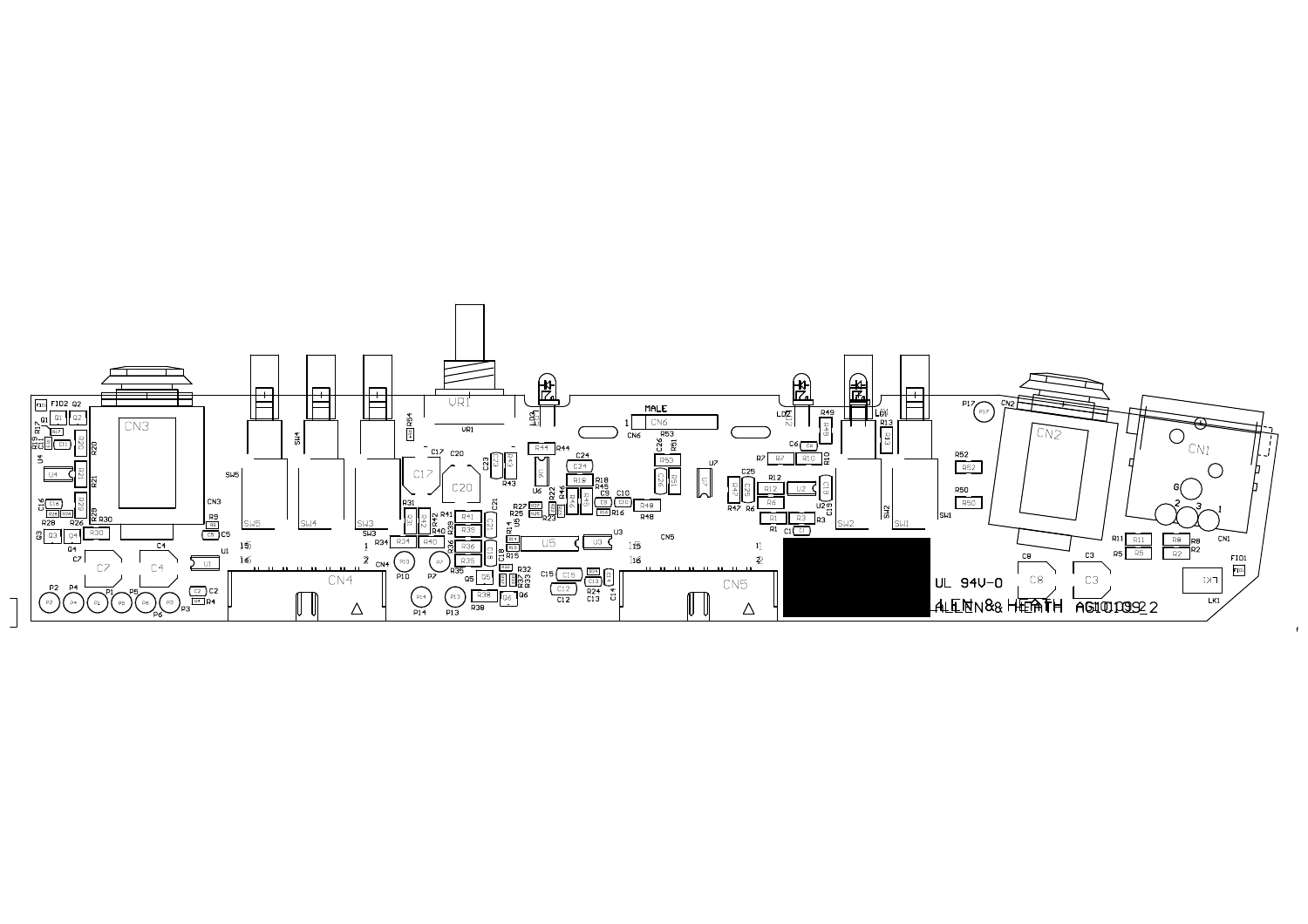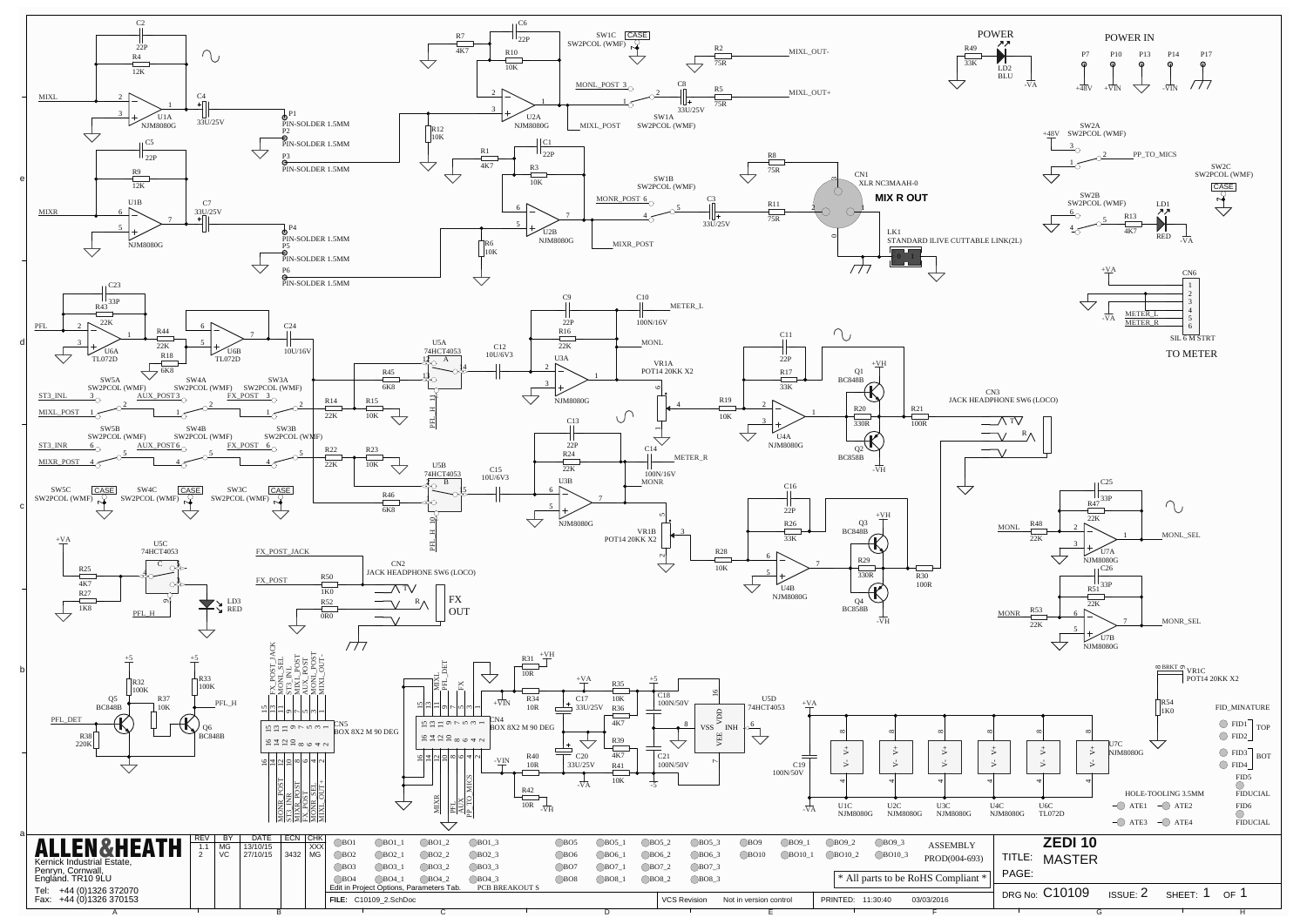| Description                                              | Designator       |
|----------------------------------------------------------|------------------|
| HOLE TOOLING 3.5 mm                                      | ATE1             |
| <b>HOLE TOOLING 3.5 mm</b>                               | ATE2             |
| HOLE TOOLING 3.5 mm                                      | ATE3             |
| HOLE TOOLING 3.5 mm                                      | ATE4             |
| CAPACITOR CERAMIC SMD0603 22P (AF4829)                   | C1               |
| CAPACITOR CERAMIC SMD0603 22P (AF4829)                   | C <sub>2</sub>   |
| CAPACITOR ELECTROLYTIC SMD 33uF 25V (AF3979)             | C3               |
| CAPACITOR ELECTROLYTIC SMD 33uF 25V (AF3979)             | C4               |
| CAPACITOR CERAMIC SMD0603 22P (AF4829)                   | C5               |
| CAPACITOR CERAMIC SMD0603 22P (AF4829)                   | C6               |
| CAPACITOR ELECTROLYTIC SMD 33uF 25V (AF3979)             | C7               |
| CAPACITOR ELECTROLYTIC SMD 33uF 25V (AF3979)             | C8               |
| CAPACITOR CERAMIC SMD0603 22P (AF4829)                   | C9               |
| CAPACITOR CERAMIC SMD0603 100N 16V (AF4538)              | C10              |
| CAPACITOR CERAMIC SMD0603 22P (AF4829)                   | C11              |
| CAPACITOR CERAMIC SMD0805 10UF X7R 6.3V (AF8253)         | C12              |
| CAPACITOR CERAMIC SMD0603 22P (AF4829)                   | C13              |
| CAPACITOR CERAMIC SMD0603 100N 16V (AF4538)              | C14              |
| CAPACITOR CERAMIC SMD0805 10UF X7R 6.3V (AF8253)         | C15              |
| CAPACITOR CERAMIC SMD0603 22P (AF4829)                   | C16              |
| CAPACITOR ELECTROLYTIC SMD 33uF 25V (AF3979)             | C17              |
| CAPACITOR CERAMIC SMD0805 100N 50V (AF2851)              | C18              |
| CAPACITOR CERAMIC SMD0805 100N 50V (AF2851)              | C19              |
| CAPACITOR ELECTROLYTIC SMD 33uF 25V (AF3979)             | C20              |
| CAPACITOR CERAMIC SMD0805 100N 50V (AF2851)              | C21              |
| CAPACITOR CERAMIC SMD0805 33P (AF4887)                   | C23              |
| CAPACITOR CERAMIC SMD0805 10UF X5R 16V 10% (AF8557)      | C24              |
| CAPACITOR CERAMIC SMD0805 33P (AF4887)                   | C25              |
| CAPACITOR CERAMIC SMD0805 33P (AF4887)                   | C26              |
| XLR 3 PIN MALE WITH GROUND (AL2413)                      | CN1              |
| JACK SOCKET HORIZONTAL 6 PIN HEADPHONE()loco (AL6893)    | CN <sub>2</sub>  |
| JACK SOCKET HORIZONTAL 6 PIN HEADPHONE()loco (AL6893)    | CN <sub>3</sub>  |
| Connector BOX, Molex Type 0.1" Pitch 8x2 pins (AL4335)   | CN4              |
| Connector BOX, Molex Type 0.1" Pitch 8x2 pins (AL4335)   | CN5              |
| Connector IDC, Molex Type 0.1" Pitch SIL 6 pins (AL4304) | CN <sub>6</sub>  |
| SMD FID_MINATURE                                         | FID1             |
| SMD FID_MINATURE                                         | FID <sub>2</sub> |
| SMD FID_MINATURE                                         | FID3             |
| SMD FID_MINATURE                                         | FID4             |
| <b>SMD FIDUCIAL</b>                                      | FID5             |
| <b>SMD FIDUCIAL</b>                                      | FID <sub>6</sub> |
| LED T1 3mm RED (AE0086)                                  | LD1              |
| LED T1 3mm BLUE clear lens (AE6901)                      | LD <sub>2</sub>  |
| LED T1 3mm RED (AE0086)                                  | LD <sub>3</sub>  |
| TRANSISTOR SMD BC848B NPN (AE3332)                       | Q1               |
| TRANSISTOR SMD BC858B PNP (AE3042)                       | Q <sub>2</sub>   |
| TRANSISTOR SMD BC848B NPN (AE3332)                       | Q3               |
| TRANSISTOR SMD BC858B PNP (AE3042)                       | Q4               |
|                                                          | Q5               |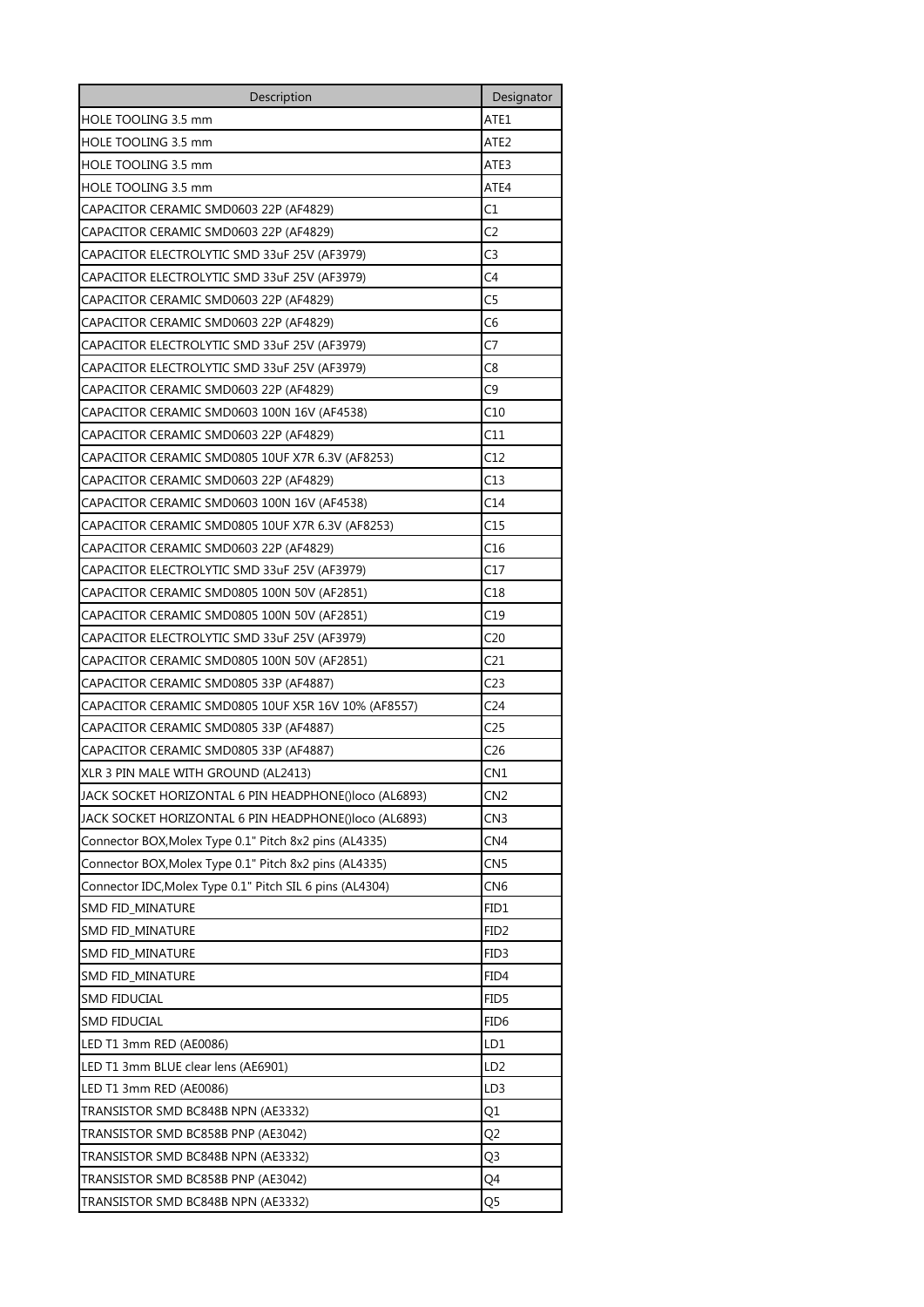| TRANSISTOR SMD BC848B NPN (AE3332)           | Q6              |
|----------------------------------------------|-----------------|
| RESISTOR METAL FILM SMD0805 4K7 1% (AC3062)  | R1              |
| RESISTOR METAL FILM SMD0805 75R 1% (AC5416)  | R <sub>2</sub>  |
| RESISTOR METAL FILM SMD0805 10K 1% (AC2841)  | R <sub>3</sub>  |
| RESISTOR METAL SMD0402 12K 0.5% (AC8475)     | R4              |
| RESISTOR METAL FILM SMD0805 75R 1% (AC5416)  | R5              |
| RESISTOR METAL FILM SMD0805 10K 1% (AC2841)  | R <sub>6</sub>  |
| RESISTOR METAL FILM SMD0805 4K7 1% (AC3062)  | R7              |
| RESISTOR METAL FILM SMD0805 75R 1% (AC5416)  | R8              |
| RESISTOR METAL SMD0402 12K 0.5% (AC8475)     | R <sub>9</sub>  |
| RESISTOR METAL FILM SMD0805 10K 1% (AC2841)  | R <sub>10</sub> |
| RESISTOR METAL FILM SMD0805 75R 1% (AC5416)  | R11             |
| RESISTOR METAL FILM SMD0805 10K 1% (AC2841)  | R <sub>12</sub> |
| RESISTOR METAL FILM SMD0805 4K7 1% (AC3062)  | R13             |
| RESISTOR METAL SMD0402 22K 0.5% (AC8478)     | R <sub>14</sub> |
| RESISTOR CARBON SMD0402 10K 1% (AC7359)      | R <sub>15</sub> |
| RESISTOR METAL SMD0402 22K 0.5% (AC8478)     | R16             |
| RESISTOR METAL SMD0402 33K 0.5% (AC8480)     | R17             |
| RESISTOR METAL FILM SMD0805 6K8 1% (AC3064)  | R18             |
| RESISTOR CARBON SMD0402 10K 1% (AC7359)      | R <sub>19</sub> |
| RESISTOR METAL FILM SMD0805 330R 1% (AC3056) | R <sub>20</sub> |
| RESISTOR METAL FILM SMD0805 100R 1% (AC3054) | R21             |
| RESISTOR METAL SMD0402 22K 0.5% (AC8478)     | R <sub>22</sub> |
| RESISTOR CARBON SMD0402 10K 1% (AC7359)      | R <sub>23</sub> |
| RESISTOR METAL SMD0402 22K 0.5% (AC8478)     | R <sub>24</sub> |
| RESISTOR CARBON SMD0402 4K7 1% (AC7358)      | R <sub>25</sub> |
| RESISTOR METAL SMD0402 33K 0.5% (AC8480)     | R <sub>26</sub> |
| RESISTOR METAL SMD0402 1K8 0.5% (AC8468)     | R <sub>27</sub> |
| RESISTOR CARBON SMD0402 10K 1% (AC7359)      | R <sub>28</sub> |
| RESISTOR METAL FILM SMD0805 330R 1% (AC3056) | R <sub>29</sub> |
| RESISTOR METAL FILM SMD0805 100R 1% (AC3054) | R30             |
| RESISTOR CARBON SMD0805 10R 5% (AC3027)      | R31             |
| RESISTOR METAL SMD0402 100K 0.5% (AC8486)    | R32             |
| RESISTOR METAL SMD0402 100K 0.5% (AC8486)    | <b>R33</b>      |
| RESISTOR CARBON SMD0805 10R 5% (AC3027)      | R34             |
| RESISTOR METAL FILM SMD0805 10K 1% (AC2841)  | R35             |
| RESISTOR METAL FILM SMD0805 4K7 1% (AC3062)  | R36             |
| RESISTOR CARBON SMD0402 10K 1% (AC7359)      | R37             |
| RESISTOR CARBON SMD0805 220K 5% (AC4108)     | <b>R38</b>      |
| RESISTOR METAL FILM SMD0805 4K7 1% (AC3062)  | R39             |
| RESISTOR CARBON SMD0805 10R 5% (AC3027)      | R40             |
|                                              | R41             |
| RESISTOR METAL FILM SMD0805 10K 1% (AC2841)  |                 |
| RESISTOR CARBON SMD0805 10R 5% (AC3027)      | R42             |
| RESISTOR METAL FILM SMD0805 22K 1% (AC2842)  | R43             |
| RESISTOR METAL FILM SMD0805 22K 1% (AC2842)  | R44             |
| RESISTOR METAL FILM SMD0805 6K8 1% (AC3064)  | R45             |
| RESISTOR METAL FILM SMD0805 6K8 1% (AC3064)  | R46             |
| RESISTOR METAL FILM SMD0805 22K 1% (AC2842)  | R47             |
| RESISTOR METAL FILM SMD0805 22K 1% (AC2842)  | R48             |
| RESISTOR METAL FILM SMD0805 33K 1% (AC3532)  | R49             |